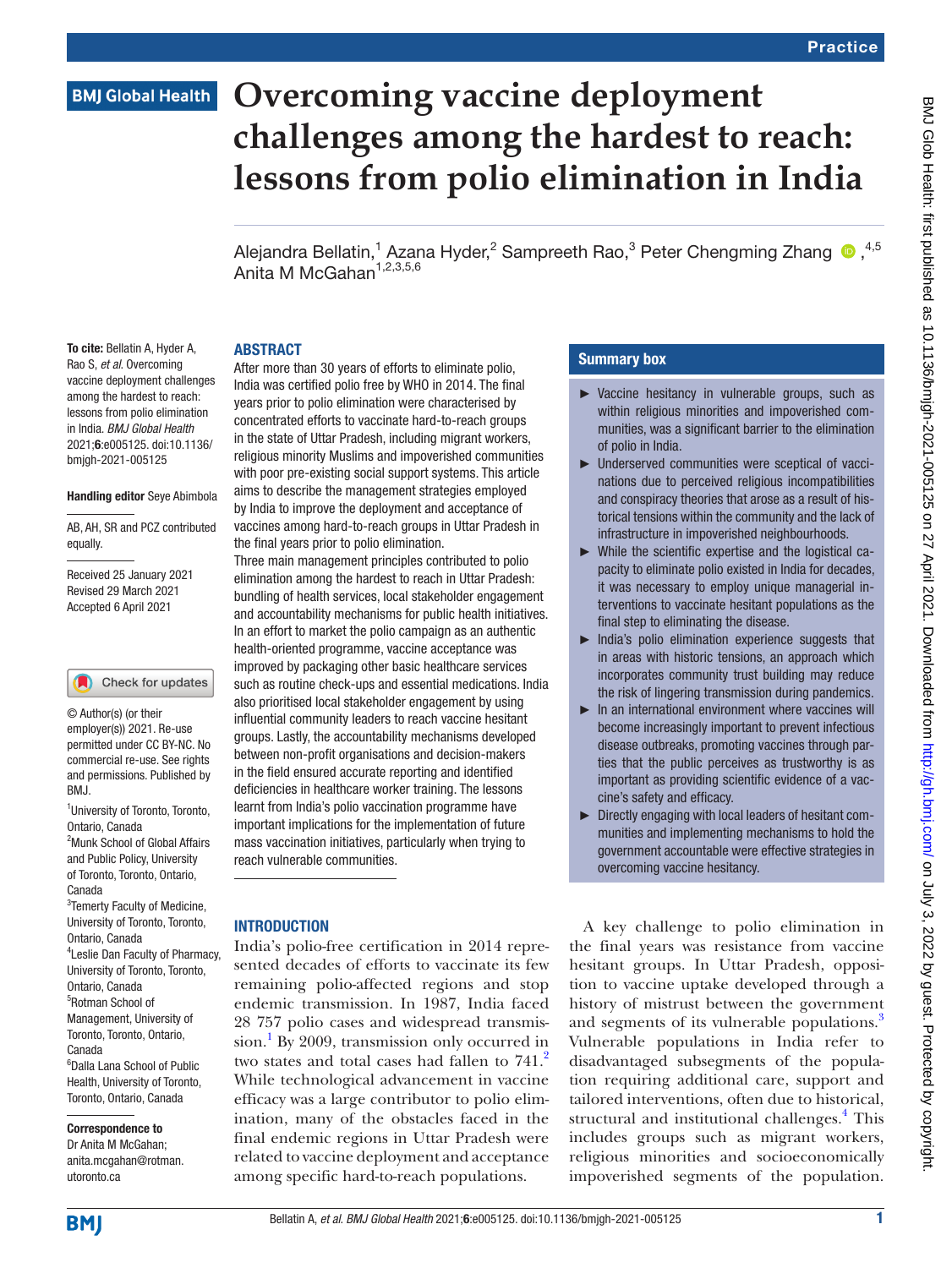These groups were sceptical towards the vaccination programme's intentions, especially as they believed other issues to be more pressing such as access to basic services including sanitation and food security.<sup>[3](#page-5-2)</sup> Similarly, sections of the minority Muslim population impacted by the 1970s government-run family planning programmes were later resistant to vaccinating their children due to a history of mistrust.<sup>5</sup> Allegations that the polio vaccine contained materials derived from pigs furthered resistance of the vaccine as it is considered 'haram', or forbidden as per Islamic law.<sup>[6](#page-5-5)</sup> Lastly, many of these hard-to-reach populations also consisted of migrant groups, including brick kiln and factory workers, who moved seasonally for employment, presenting logistical challenges on tracking vaccination records.<sup>7</sup> In 2009, with the implementation of the 107 Block Plan, the government reinforced its commitment to addressing the communication gaps in its polio elimination programme to specifically target these vulnerable populations.<sup>8</sup>

To target pockets of reduced vaccine uptake among these hard-to-reach groups, in 2002 the Social Mobilisation Network (SMNet) was formed.<sup>9</sup> Funded by US Agency for International Development, SMNet was led by UNICEF and the CORE Group, with support from grassroots non-governmental organizations (NGOs) and partners such as the Government of India and Rotary International. Under SMNet, community health workers, termed community mobilisation coordinators (CMCs), were in charge of tracking and educating their community's households about the polio vaccine[.10 11](#page-5-9) CMCs were central in finding unreached segments of the population and encouraging resistant families to agree in taking the vaccine.<sup>[12](#page-5-10)</sup> However, as with any public health initiative of this scale, the effectiveness of the polio vaccination programme relied on management strategies that allowed local community-level actors, governmental departments, and external organisations to operate seamlessly. With time, challenges related to a lack of training, human errors and data falsification were resolved as external stakeholders were integrated into the final stretch of the vaccination programme.

Ultimately, the strategies that India used to eliminate polio among its hardest to reach populations show that a successful vaccination programme not only requires medical advancement, but also hinges on the implementation of robust management strategies to overcome social and economic inequalities. In this paper, we aim to describe the overarching management strategies that India employed to overcome the vaccine hesitancy that develops as a result of these inequalities. We interviewed individuals in India that were involved in implementing or analysing the polio vaccination programme. This included former members of the Indian Expert Advisory Group (IEAG), UNICEF, the CORE Group, Rotary International and the World Health Organization (WHO), as well as researchers from local academic institutions such as Aligarh Muslim University (AMU). [Table](#page-2-0) 1 provides an overview of major partners involved and their roles in

the polio elimination campaign. In taking a qualitative approach, we hope to add depth to the current understanding of India's polio vaccination campaign through the first-person experiences of ground-level actors. Patients or the public were not involved in the analysis of this work.

## BUNDLING CLINICAL SERVICES: MARKETING THE POLIO VACCINE WITH HORIZONTAL HEALTH SERVICES

Vaccine hesitancy among vulnerable groups in India was indicative of the mistrust that healthcare-deficient communities have towards nonessential government interventions. While vaccine hesitancy was prevalent among religious minority groups due to distrust from previous family planning programmes, other groups from lower socioeconomic statuses also opposed the vaccine. Impoverished groups were sceptical of the government's focus on polio vaccination because they were receiving a product that they did not deem as a fundamental healthcare necessity compared with services like basic sanitation and nutrition, which they had been lacking for years. When talking about healthcare services in urban slums, an interviewee described that, 'it's not a matter of hardto-reach but rather, hardly reached.' Communities felt ignored by their government, and were thus mistrusting and sceptical of government or NGO intervention during polio vaccination rounds.

Starting in 2008, a conscious change was made to market the polio vaccine initiative as a genuine healthcareoriented programme. The polio campaign pivoted to horizontal health services, an approach taken by regional health centres where additional medical services or medications were bundled with polio vaccines. Academic institutions mobilised students to engage with underserved households individually to build trust in the polio vaccine. For example, social work students invited hesitant households for coffee or tea to build rapport. Similarly, medical interns performed routine check-ups and addressed basic healthcare issues at homes by providing health supplies for basic medical presentations such as a runny nose, fever or cough. This personalised outreach by students humanised the initiative by providing individuals with an outlet to voice their concerns about the vaccine.

The use of additional healthcare resources was a reactionary strategy responding to underserved groups' requests. An AMU official commented that when they went to resistant homes, women would see it as an opportunity to ask for additional medications for maternal health or minor ailments. In response to the request for more horizontal health services, organisations such as Rotary International partnered with local hospitals to set up monthly health camps to address community concerns about their general health. In some instances, doctors incentivised hesitant families by providing 'skip the line' tickets that could be used in local clinics.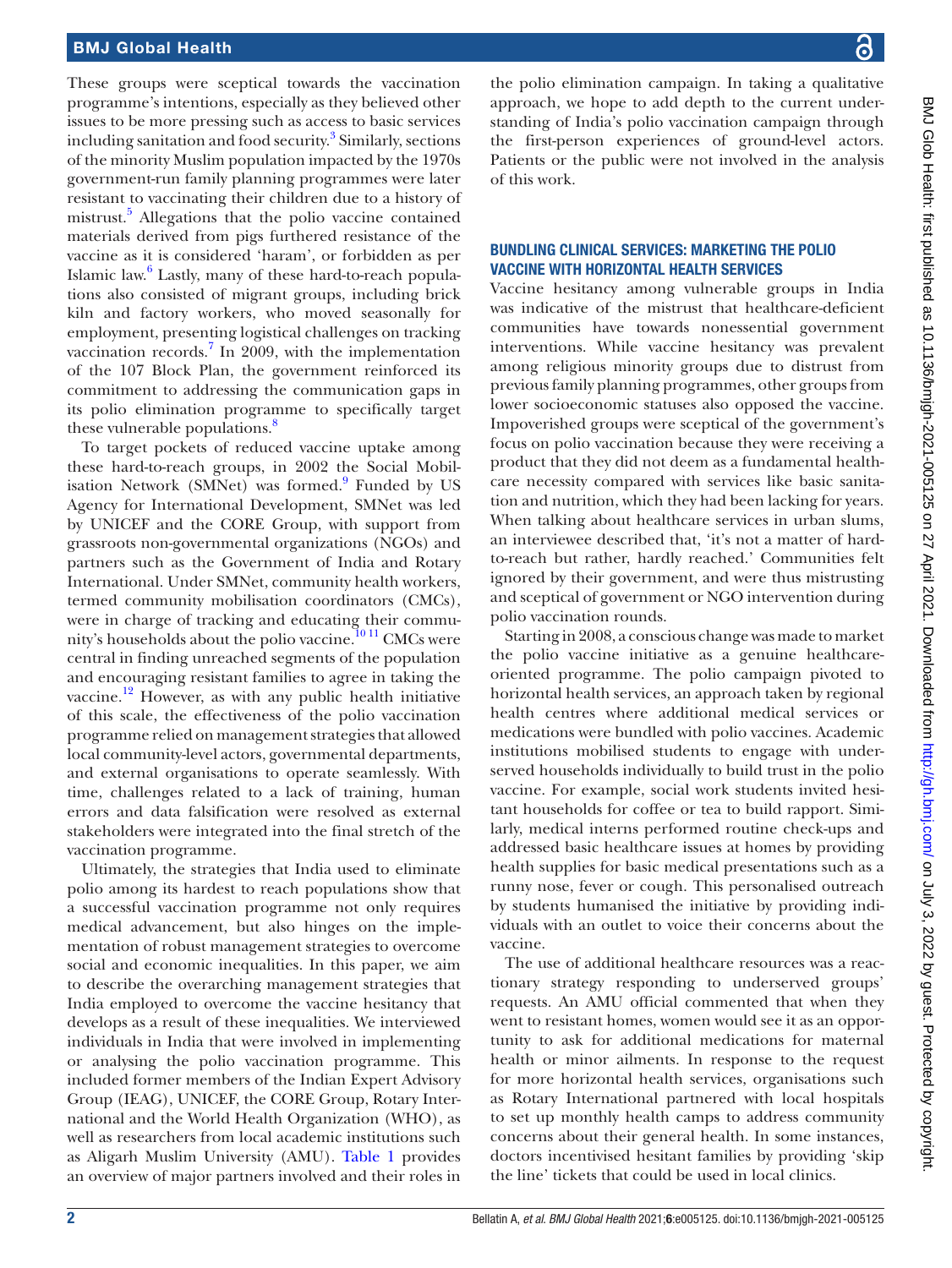<span id="page-2-0"></span>

| Role of different partners in India's polio elimination campaign<br>Table 1 |                                                                                                                                                                                                                                                                                                                                                                                                                                                                                                                                                                                                      |
|-----------------------------------------------------------------------------|------------------------------------------------------------------------------------------------------------------------------------------------------------------------------------------------------------------------------------------------------------------------------------------------------------------------------------------------------------------------------------------------------------------------------------------------------------------------------------------------------------------------------------------------------------------------------------------------------|
| Partner                                                                     | Role                                                                                                                                                                                                                                                                                                                                                                                                                                                                                                                                                                                                 |
| Government of India                                                         | $\blacktriangleright$ Largest financial contributor<br>Purchased the vaccines<br>Oversaw overall direction of polio programme<br>Hired community health workers, district immunisation officers, accredited social health activists<br>and auxiliary nurse midwives<br>Decided what policies would be implemented                                                                                                                                                                                                                                                                                    |
| <b>WHO</b>                                                                  | Eled the National Polio Surveillance Programme<br>▶ Provided technical and organisational support for surveillance                                                                                                                                                                                                                                                                                                                                                                                                                                                                                   |
| The CORE Group                                                              | Alongside UNICEF, led the Social Mobilisation Network (SMNet), an infrastructure of community<br>health workers who operated in each high risk community. SMNet's work involved the community<br>mapping of households, tracking immunisation of households and recruitment of local sources of<br>authority to build vaccine credibility<br>▶ Contributed to the production of communication and media materials<br>In addition to social mobilisation, CORE community mobilisers collected census data and recruited<br>informants for surveillance of acute flaccid paralysis (AFP) <sup>15</sup> |
| <b>UNICEF</b>                                                               | • Alongside the CORE Group, led the SMNet, an infrastructure of community health workers who<br>operated in each high risk community in Uttar Pradesh<br>SMNet's work involved the community mapping of households, tracking immunisation of<br>households, and recruitment of local sources of authority to build vaccine credibility<br>Led the Underserved Strategy to overcome socioeconomic resistance                                                                                                                                                                                          |
| Rotary International                                                        | ▶ Provided advocacy and mobilisation at religious, political and bureaucratic levels<br>Assembled the Ulama Committee, consisting of Islamic scholars who helped address vaccine<br>misinformation among some vaccine-hesitant Muslim groups<br>Created general health camps                                                                                                                                                                                                                                                                                                                         |
| <b>IEAG</b>                                                                 | An advisory group composed of experts who provided recommendations to the government                                                                                                                                                                                                                                                                                                                                                                                                                                                                                                                 |
| Religious and academic<br>organisations/institutions                        | ▶ Partners of the 'Underserved Strategy' to overcome socioeconomic and cultural resistance<br>Examples: Aligarh Muslim University, Jamia Millia Islamia, the Ulama Committee                                                                                                                                                                                                                                                                                                                                                                                                                         |
| International donors                                                        | ▶ Provided financial support for India's polio eradication programme<br>Examples: US Agency for International Development, Bill & Melinda Gates Foundation, US Centers<br>for Disease Control and Prevention                                                                                                                                                                                                                                                                                                                                                                                         |

While vaccinations are key aspects of public health, they may not be perceived to have such importance by community end-users with low access to foundational clinical services. Conversely, these communities may not reject the entirety of the health system. Vulnerable communities in India did not resist public health needs that they considered more urgent, such as maternal health and were vocal in expressing their desire to have access to them. Vaccines, on the other hand, are difficult interventions for vulnerable populations to accept, because they are less pressing and offer no immediately observable clinical benefit.

With this in mind, vaccine uptake in areas that are deficient in healthcare resources will likely benefit from the provision of bundled health services that address existing essential healthcare concerns. By listening to the community's worries and providing a solution, the public health intervention gains legitimacy. The bundled services should address the community's most basic needs, as defined by the community itself. These services can go outside of the realm of medicine and include legal, tax or financial planning support. Conversely, scepticism towards a vaccine by the mainstream population who already have essential social services coverage would require different strategies.

## LOCAL STAKEHOLDER ENGAGEMENT TO SECURE IN-GROUP VACCINE ADVOCACY

While national polio media campaigns led by famous Indian celebrities were a contributing factor towards overcoming vaccine hesitancy in the general population and creating a positive enabling environment, our research revealed that these celebrities were less effective in securing buy-in from the most vulnerable populations. Rather, it was the local stakeholders that led to the success of the programme among the hardest-to-reach populations. Organisations involved in polio elimination observed pre-existing social structures and identified key actors that could improve the efficiency of the vaccination effort. They collaborated with four main stakeholder categories: employers of migrant workers, private healthcare providers, local media outlets, and religious leaders.

## Employers of migrant workers

Vaccinating migrant groups came with the challenge of tracking their movement. WHO, SMNet and the government identified that it would save time to vaccinate migrants at their places of work. This consisted of factories, brick kilns, construction sites and tea farms. To integrate employers into the vaccination programme, SMNet representatives contacted employers with a letter from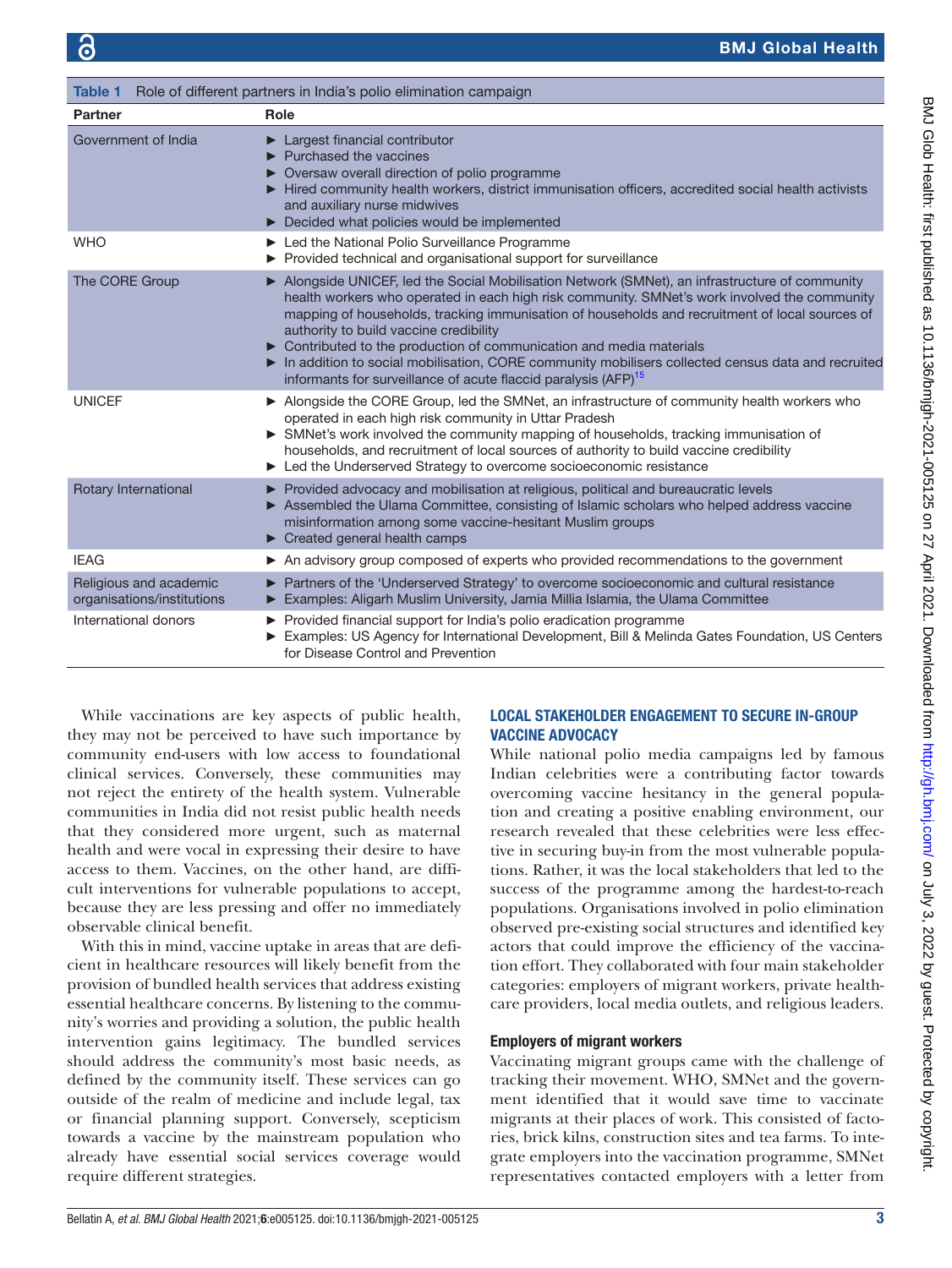the district official. Employers then set up vaccination booths at the work site, allowing new migrants entering the community to be vaccinated promptly. Multiple interviewees stated that employers felt it was their responsibility to help in the vaccination campaign.

## Private healthcare providers

Detection rates of acute flaccid paralysis (AFP) can signal a surveillance system's ability to find polio cases.<sup>13</sup> To improve surveillance of AFP cases, WHO developed a community-level surveillance network in partnership with local private physicians and faith healers without formal medical training. These practitioners were previously not included in India's surveillance network, making the system more robust. A former member of an NGO in Uttar Pradesh stated that some of these informal faith healers were initially worried that WHO would shut them down if they collaborated with surveillance officers. 'We recognised people that had local knowledge. First, we needed to make sure that the 'quacks' (healthcare providers without licensed medical training) were not afraid of us.' By gaining the trust of these unlicensed practitioners, surveillance officers were able to rely on them to get reports of cases of AFP among children in their community. Additionally, using private healthcare providers with local expertise reduced the need for external surveillance officers in vaccine hesitant communities. In return, these private healthcare providers received training on how to recognise AFP, access to polio testing, and certificates from WHO that recognised their contributions to the surveillance effort.

## Local media outlets

SMNet's efficiency was grounded in local-level communication strategies to improve the credibility of the vaccination programme. The CORE Group produced tailored material for targeted communication campaigns, mostly directed towards mothers of households. The messaging was simple and often published in local newspapers to avoid appearing foreign. The CORE Group and UNICEF also worked with local journalists to encourage the publication of articles tackling vaccine hesitancy from well-respected journalists in the community to facilitate a dialogue on the safety and importance of the polio vaccine.

#### Religious leaders

As part of the Underserved Strategy, SMNet sought partnerships with Muslim leaders and academics, as the Muslim minority population was a group overrepresented in polio cases. SMNet worked with prominent Muslim universities such as AMU and Jamia Millia Islamia University (JMI). In our interviews with AMU alumni, they shared their experiences going door-to-door and explained how deep the hesitancy and fear ran in many communities. Certain students revealed having doors slammed in their face, while others admitted to taking the vaccine themselves in front of other parents to garner

trust that the vaccine was safe. Using references from the Quran and Islamic literature, JMI created a 'Green Book' that compiled the religious reasoning behind the duty to protect children. This book was used as a communications tool to help educate and promote polio vaccination.

In addition, Rotary International formed an Ulama Committee consisting of six prominent Islamic scholars. The committee held events where Imams cited verses from the Quran that preach a parent's responsibility to take care of the health and well-being of their child. For example, one professor explained how among Muslim groups who were resistant to vaccines because of the purported use of pig derivatives, a scientific explanation of vaccine safety was unlikely to change opinions. Rather, some Imams used existing religious principles to reason that allowing a child to die was worse than possibly consuming pig products, tackling the resistant groups' justifications for vaccine refusal. Engagement with local students, alumni, prominent religious scholars and references to Islamic literature played important roles in tackling vaccine hesitancy and ultimately improving vaccine deployment in many Muslim communities.

The dedication of resources and time to work with community-level leaders was an effective measure to reach populations where the government lacked expertise. For migrants, rural residents, or Muslim communities, informal structures of leadership existed among employers, private healthcare providers, and religious institutions respectively. Government officials tapped into pre-existing social structures to identify key stakeholders with pre-existing credibility with vulnerable groups. These local leaders provided feedback to the government and became advocates for the vulnerable communities that they represented.

For future vaccination efforts, this suggests that the advocacy of vaccine uptake is more effective when it comes from ingroup members. In India, vulnerable households were able to relate more to their local shopkeeper rather than a famous celebrity, and thus were more likely to trust them. Likewise, in Muslim communities, hesitant groups were more easily convinced when they were being approached by Muslim individuals who explained the value of vaccination within their own cultural and religious belief system. This shows that it is also key to understand resistant groups' justifications for not taking the vaccine and speak to their own framework of understanding. As vaccines become increasingly instrumental in preventing disease outbreaks, public health authorities should acknowledge that promoting vaccines through actors that the public perceives as trustworthy is essential in improving vaccine uptake.

## THE VALUE OF ACCOUNTABILITY MECHANISMS IN THE CONTEXT OF A PUBLIC HEALTH CRISIS

In collaboration with WHO, SMNet and other external stakeholders, the Indian government developed strong accountability and quality improvement mechanisms to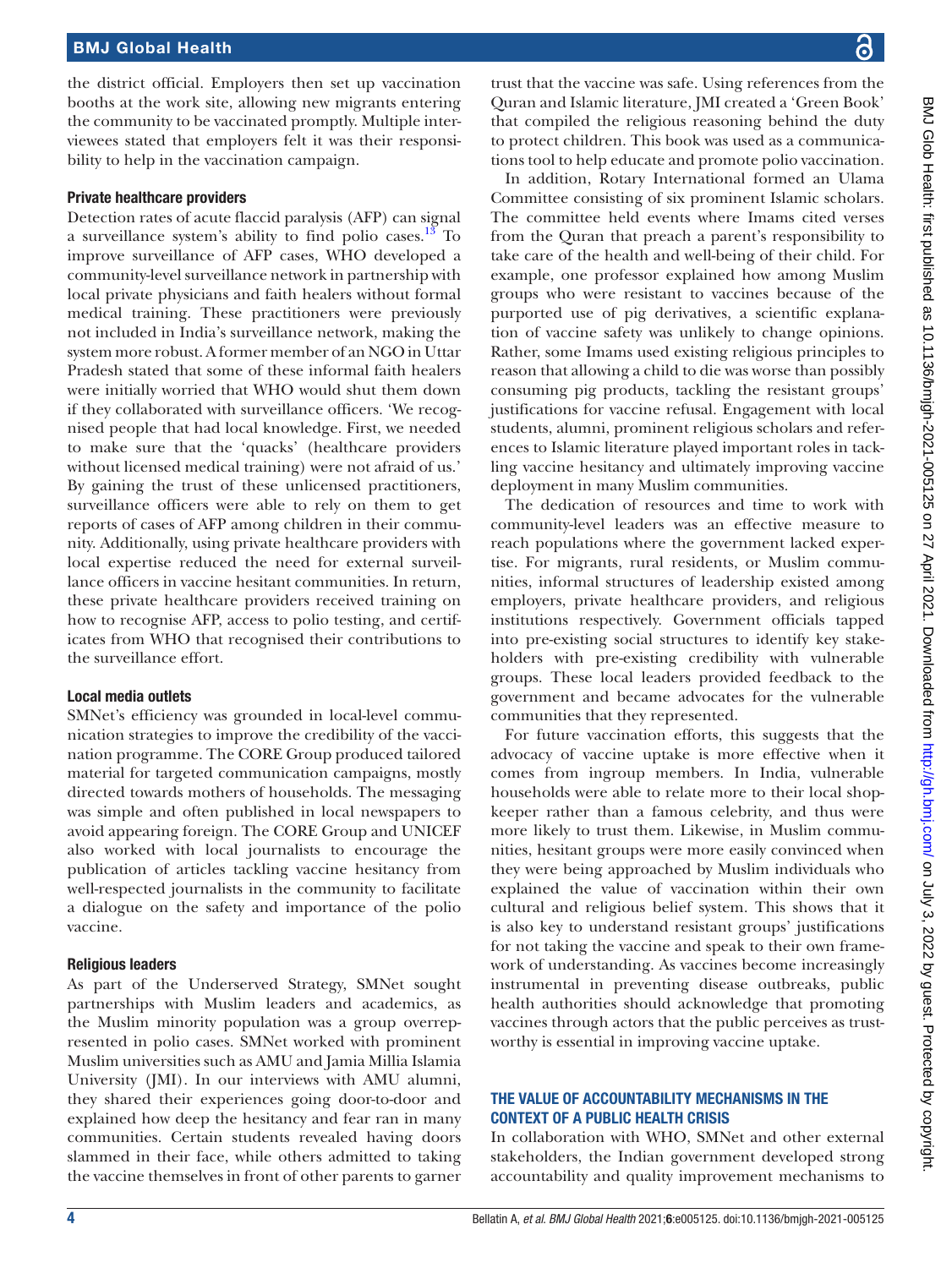ensure that the polio programme was implemented effectively. This addressed gaps in training as well as issues with falsification and underreporting of data during the programme's early stages. There were instances where vaccination data suggested that immunisation coverage was high in certain areas when in fact the numbers were being misreported or falsified. One interviewee used the phrase, 'beg, steal and borrow,' to describe the extent that community healthcare workers would go to achieve immunisations because of the strong central mandate towards polio elimination. However, as an official from AMU stated, these mistakes during reporting were not always ill willed—physicians and community healthcare workers were under significant pressure by officials to meet immunisation targets and produce positive results.

To address these issues, a task force was established to monitor surveillance and immunisation activities in every district, meeting frequently during vaccination rounds. These district task forces were chaired by a governmentemployed district magistrate (DM) and included local physicians and various district-level officials, such as chief medical officers, surveillance medical officers (SMOs), district immunisation officers (DIOs). SMNet workers from the CORE Group were also instrumental in gathering census-level data to provide granular information on programme coverage.<sup>[14](#page-5-13)</sup> District task force meetings served as an opportunity to compare documents and flag instances of misreporting. An example of this is the double-checking mechanism that was used to verify vaccine refusals. The DIO compiled a report based on data from a team of front-line workers who visited all of the houses in a community and recorded refusals. Concurrently, the SMO created a separate report by hiring a group of independent monitors to double check the same houses in a community. If the findings differed when these reports were presented to the DM at a district task force meeting, the DM identified the source of the discrepancy and developed immediate solutions.

For instance, if monitors determined that frontline workers required more training, the DM temporarily stopped immunisation activities to provide additional education and reorient teams. If information was falsified, the DM held those at fault accountable. Workers who falsified information were made to redo training or repeat entire rounds of house-to-house microplanning. In certain cases, physicians even lost a day of salary or were publicly shamed during district task force meetings. Ultimately, while NPSP and SMNet officials were instrumental in providing data and highlighting problem areas, the DMs were responsible for providing leadership, guidance and holding workers accountable.

The Indian government's strong central leadership was a major factor that led to widespread commitment by ground-level actors towards achieving better vaccination and surveillance coverage. While this top-down focus on polio elimination was important, the pressure associated with achieving positive outcomes may have also contributed to a climate of data falsification by local officials.

With this in mind, it is important that future vaccination efforts stay vigilant to the unintended consequences of a strong disease elimination mandate. Ultimately, to achieve positive public health outcomes, there not only needs to be strong top-down leadership, but it is also important to have systems in place to ensure accurate reporting.

In the case of polio elimination in India, these systems largely involved creating redundancies in data reporting. By using WHO employees to independently acquire data, a mechanism to double-check metrics reported by government officials was created. In a broader international context, countries innately tend to prioritise disease elimination in the setting of a public health crisis. This case study in India illustrates the utility that independent NGO stakeholders have in ensuring accurate reporting in the context of a country's disease elimination mandate, lending to an accountability framework that requires multiple parties working in tandem. For future public health initiatives, it can be useful to triangulate data and include smaller organisations, as each institution can carry different interests in their reporting and data collection. This framework can also allow vulnerable communities to hold their public health officials and community health workers accountable.

## **CONCLUSION**

Although infectious diseases have traditionally been in the purview of medicine, the findings from this report suggest that medicine alone is insufficient for the elimination of disease. Instead, even when equipped with the medical capacity to immunise, public expectation and community receptiveness towards vaccination can compromise comprehensive disease elimination. In India, the barriers to vaccination were deeply rooted in larger issues of social trust and political vulnerability. The urgency to overcome the health crisis revealed a series of barriers that were historically disregarded, including access to basic healthcare services. Thus, India's commitment to the elimination of polio also presented an opportunity to address critical inequalities among certain vulnerable populations by engaging with local stakeholders. This is not a phenomenon isolated to India, and by understanding how to overcome these barriers, future epidemics can be controlled in a more efficient manner. As this paper shows, managerial strategies were necessary to achieve polio elimination among India's hardest to reach. Namely, these strategies were: the bundling of basic healthcare services when marketing the vaccine, engaging stakeholders in vulnerable communities, and implementing accountability mechanisms among healthcare workers. The inclusion of these strategies in future disease eradication programmes may improve the effectiveness of vaccine deployment and expand immunisation coverage, while simultaneously addressing sociopolitical and economic inequalities.

Twitter Peter Chengming Zhang [@PCMZhang](https://twitter.com/PCMZhang)